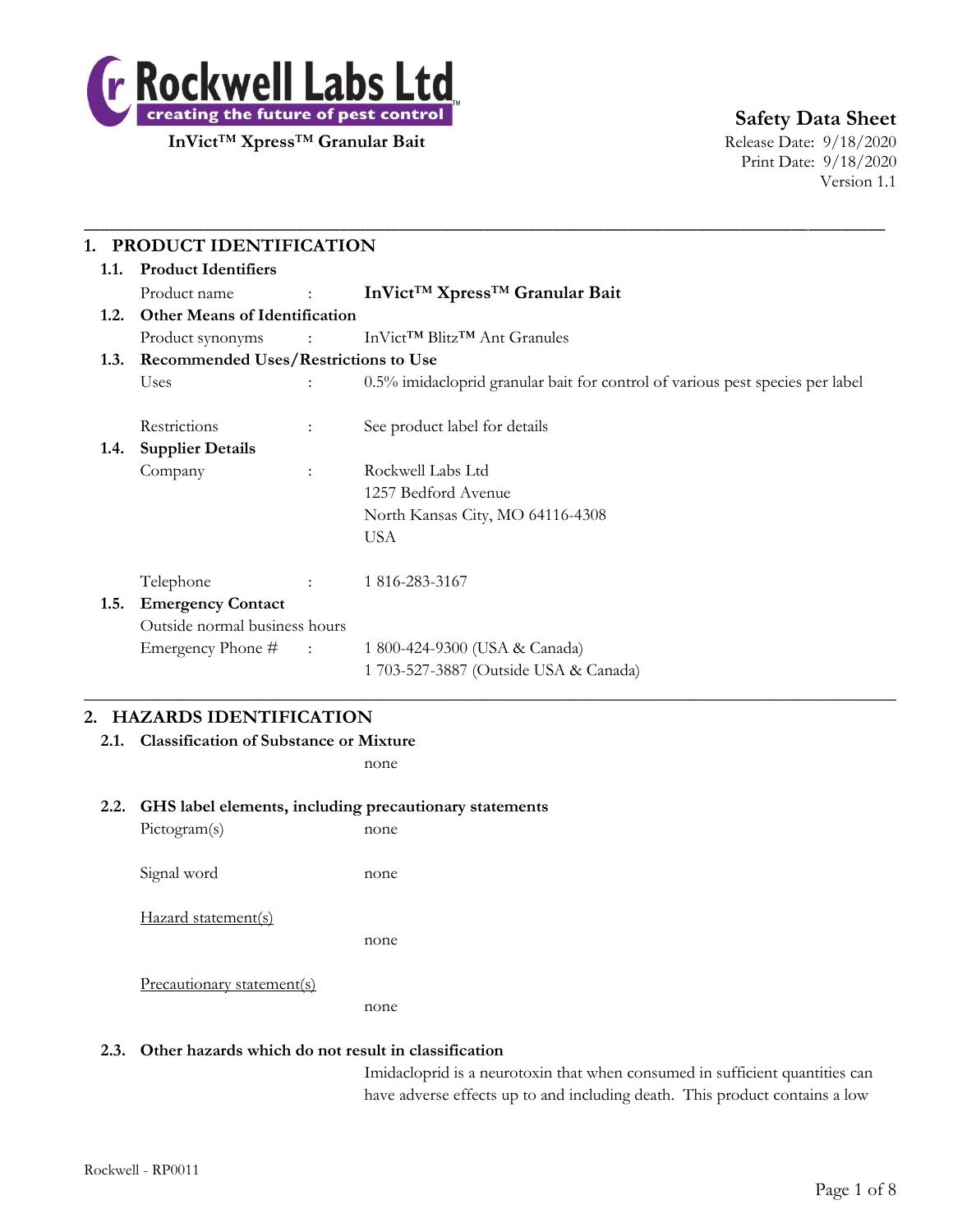

**Safety Data Sheet**

**InVict**™ **Xpress**™ **Granular Bait** Release Date: 9/18/2020 Print Date: 9/18/2020 Version 1.1

> concentration of imidacloprid and normal use should not result in significant occupational hazard.

# **3. COMPOSITION/INFORMATION ON INGREDIENTS**

#### **3.1. Substances**

Not applicable

## **3.2. Mixtures**

Hazardous component(s) or components of note:

| Chemical Identity | $(\% w/w)$<br>Jontains | .AS-No.     | Classification<br>-lazard ( |
|-------------------|------------------------|-------------|-----------------------------|
| Imidacloprid      | ن ول                   | 138261-41-3 | none                        |
|                   |                        |             |                             |

**\_\_\_\_\_\_\_\_\_\_\_\_\_\_\_\_\_\_\_\_\_\_\_\_\_\_\_\_\_\_\_\_\_\_\_\_\_\_\_\_\_\_\_\_\_\_\_\_\_\_\_\_\_\_\_\_\_\_\_\_\_\_\_\_\_\_\_\_\_\_\_\_\_\_**

# **4. FIRST AID MEASURES**

#### **4.1. Description of first aid measures**

#### **General advice**

Consult a physician or poison control center. Provide this safety data sheet to medical personnel. Move out of hazardous areas.

#### **If inhaled**

Move person to fresh air. If person is not breathing, call 911 or an ambulance, then give artificial respiration, preferably mouth to mouth if possible. Call a poison control center or doctor for further treatment advice.

#### **In case of skin contact**

Take off contaminated clothing. Rinse skin immediately with plenty of water for 15-20 minutes. Call a poison control center or doctor for treatment advice.

#### **In case of eye contact**

Hold eye open and rinse slowly and gently with water for 15-20 minutes. Remove contact lenses, if present, after the first 5 minutes, then continue rinsing eye. Call a poison control center or doctor for treatment advice.

#### **If swallowed**

Call a poison control center or doctor for treatment advice. Have person sip a glass of water if able to swallow. Do not induce vomiting unless told to do so by a poison control center or doctor. Do not give anything by mouth to an unconscious person.

#### **4.2. Most important symptoms and effects, both acute and delayed**

Imidacloprid may cause drowsiness, dizziness, vomiting, disorientation, and fever with ingestion of more than an incidental amount.

**4.3. Indication of any immediate medical attention and special treatment needed, if necessary** See section 4.2.

#### **5. FIRE FIGHTING MEASURES**

#### **5.1. Extinguishing media**

Suitable extinguishing media: use water spray, alcohol-resistant foam, dry chemical or carbon dioxide.

 $\_$  , and the set of the set of the set of the set of the set of the set of the set of the set of the set of the set of the set of the set of the set of the set of the set of the set of the set of the set of the set of th

#### **5.2. Specific hazards arising from the chemical**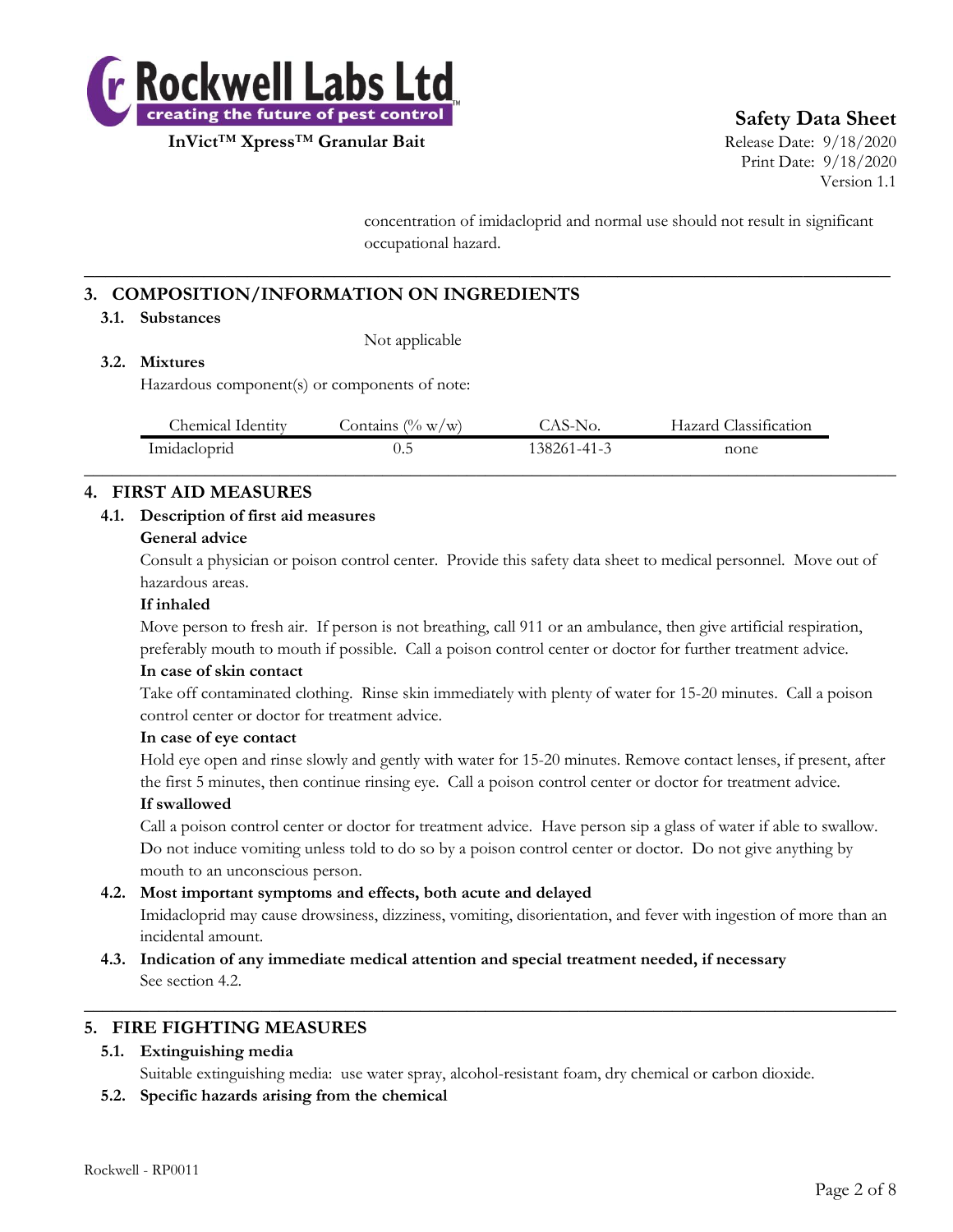

**Safety Data Sheet**

**InVict**™ **Xpress**™ **Granular Bait** Release Date: 9/18/2020

Print Date: 9/18/2020 Version 1.1

Oxides of carbon, nitrogen, and sulfur.

# **5.3. Special protective equipment and precautions for fire fighters** Wear self contained breathing apparatus for firefighting if deemed necessary. Additional information: none.

**5.4. Further information** No data available

# **6. ACCIDENTAL RELEASE MEASURES**

## **6.1. Personal precautions, protective equipment and emergency procedures**

Avoid contact with spilled product and contaminated surfaces. Evacuate personnel to safe areas during emergencies. For safe handling instructions see section 7. For proper PPE see section 8.

 $\_$  , and the set of the set of the set of the set of the set of the set of the set of the set of the set of the set of the set of the set of the set of the set of the set of the set of the set of the set of the set of th

# **6.2. Environmental precautions** Prevent further leakage or spillage if safe to do so. Do not allow release directly to water, to areas where surface water is present or to intertidal areas below the mean high-water mark.

## **6.3. Methods and materials for containment and cleaning up** Sweep up any spilled material and dispose of according to instructions in section 13. Wash contaminated surfaces with soap and water.

 $\_$  , and the set of the set of the set of the set of the set of the set of the set of the set of the set of the set of the set of the set of the set of the set of the set of the set of the set of the set of the set of th

# **7. HANDLING AND STORAGE**

# **7.1. Precautions for safe handling**

Handle in accordance with good industrial hygiene practices. Wash hands thoroughly with soap and water after use and before eating, drinking, chewing gum, using tobacco, or using the toilet. For additional precautions see section 2.2

# **7.2. Conditions for safe storage, including any incompatibilities**

Store in a dry place. Store in original container. Do not store where children or animals may gain access.  $\_$  , and the set of the set of the set of the set of the set of the set of the set of the set of the set of the set of the set of the set of the set of the set of the set of the set of the set of the set of the set of th

# **8. EXPOSURE CONTROLS/PERSONAL PROTECTION**

#### **8.1. Control parameters**

Components with workplace parameters

| $\sqrt{2}$<br>Component | $\Lambda$ $\Omega$<br>No.<br>72-T | T<br>v alue | Control<br>parameters | <b>Basis</b> |
|-------------------------|-----------------------------------|-------------|-----------------------|--------------|
| none                    | ------                            | $------$    | ------                | ------       |
|                         |                                   |             |                       |              |

# **8.2. Appropriate engineering controls**

Ensure relevant engineering controls are employed to prevent exceeding threshold values for the listed control parameters in section 8.1.

#### **8.3. Individual protection measures, such as personal protective equipment**

In normal use and handling conditions refer to the product label for required PPE. In all other cases the following recommendations would apply.

#### **Eye/face protection**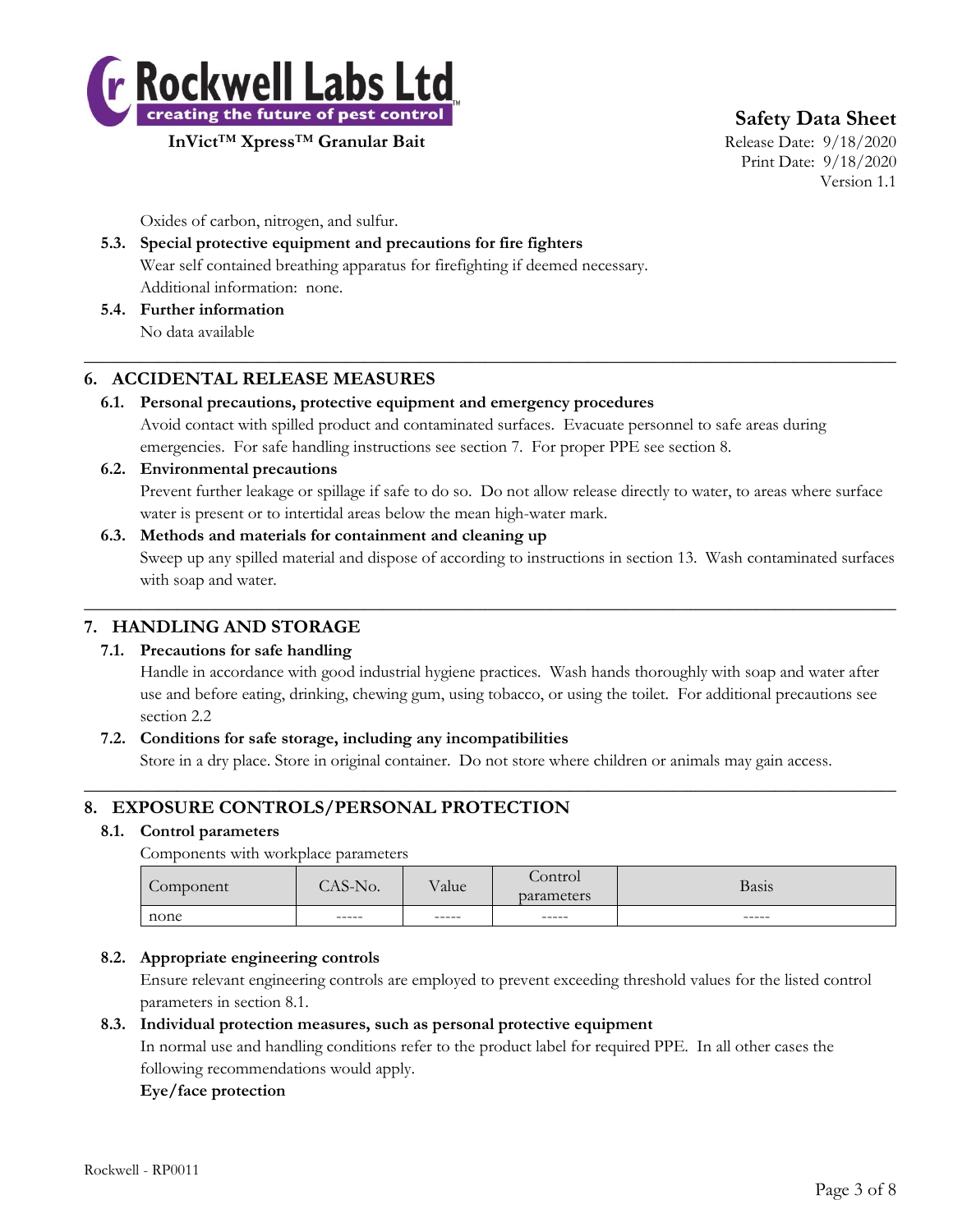

# **Safety Data Sheet**

Print Date: 9/18/2020 Version 1.1

Safety glasses or other similar eye protection conforming to ANSI Z87.1 standards recommended when handling product.

### **Skin protection**

Chemical resistant nitrile rubber or similarly compatible gloves recommended when handling product. Dispose of contaminated gloves after use in accordance with applicable local and state regulations. Wash exposed skin with soap and water immediately. Wash all contaminated clothing prior to reuse.

#### **Respiratory protection**

Not required under normal use conditions. Particulate respirator recommended when risk assessment show need for air-purifying respirators.

 $\_$  , and the set of the set of the set of the set of the set of the set of the set of the set of the set of the set of the set of the set of the set of the set of the set of the set of the set of the set of the set of th

#### **Thermal hazards**

None known

# **9. PHYSICAL AND CHEMICAL PROPERTIES**

#### **9.1. Information on basic physical and chemical properties**

| Appearance;                                      | Opaque, yellow beige granule |
|--------------------------------------------------|------------------------------|
| Odor;                                            | Oily/fishy                   |
| Odor threshold;                                  | No data available            |
| pH;                                              | 7.63 @ 1% in water (23.4 °C) |
| Melting point/freezing point;                    | No data available            |
| Initial boiling point and boiling<br>range;      | No data available            |
| Flash point;                                     | No data available            |
| Evaporation rate;                                | No data available            |
| Flammability (solid, gas);                       | No data available            |
| Upper/lower flammability or<br>explosive limits; | No data available            |
| Vapor pressure;                                  | No data available            |
| Vapor density;                                   | No data available            |
| Relative density;                                | $0.4085$ g/ml                |
| Solubility;                                      | Partially soluble in water   |
| Partition coefficient: n-<br>octanol/water;      | No data available            |
| Auto-ignition temperature;                       | No data available            |
| Decomposition temperature;                       | No data available            |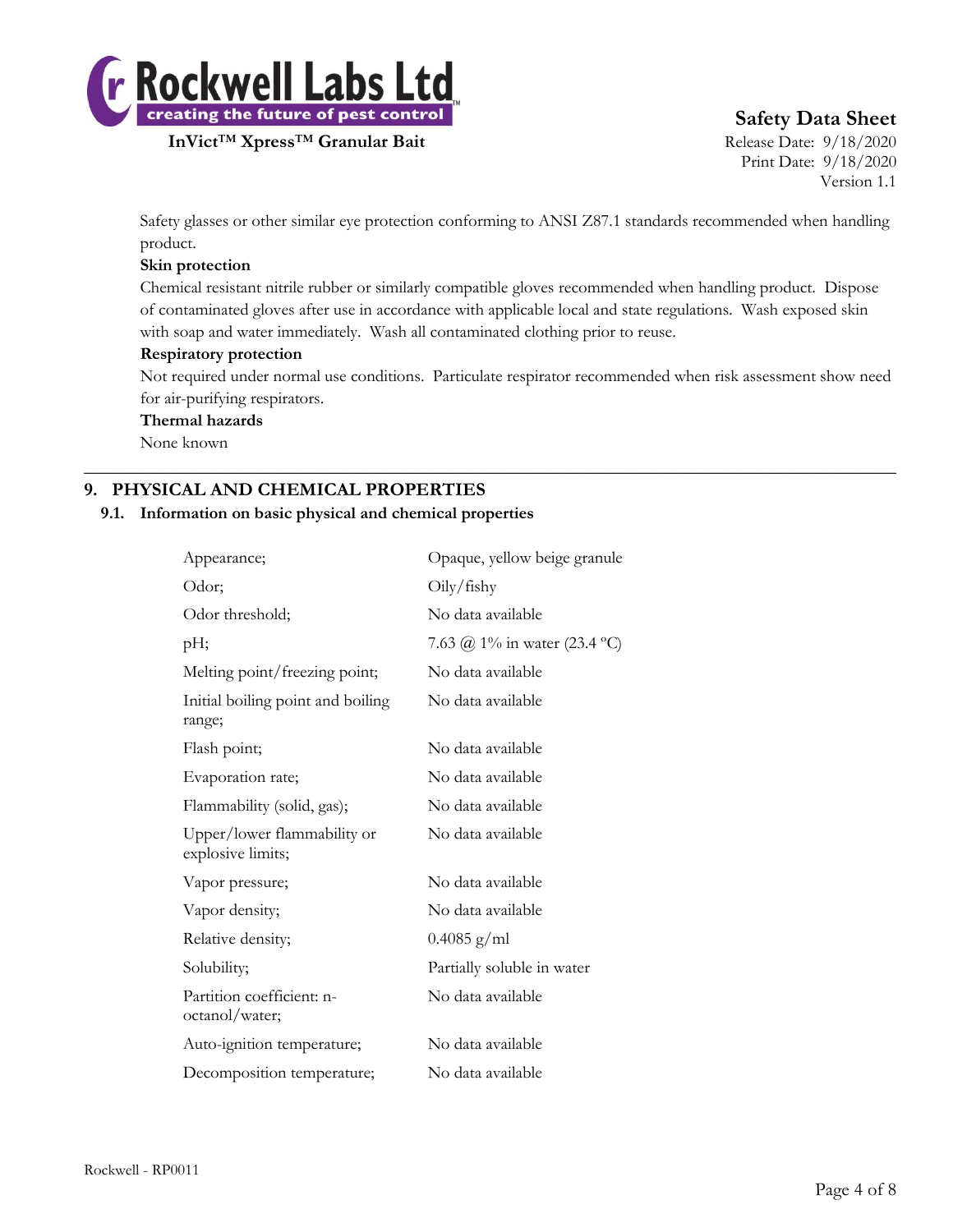

**Safety Data Sheet**

Print Date: 9/18/2020 Version 1.1

Viscosity; No data available

 $\_$  , and the set of the set of the set of the set of the set of the set of the set of the set of the set of the set of the set of the set of the set of the set of the set of the set of the set of the set of the set of th

 $\_$  , and the set of the set of the set of the set of the set of the set of the set of the set of the set of the set of the set of the set of the set of the set of the set of the set of the set of the set of the set of th

**9.2. Additional Information**

No data available

# **10. STABILITY AND REACTIVITY**

#### **10.1. Reactivity**

No data available

# **10.2. Chemical stability**

Stable under recommended storage conditions.

# **10.3. Possibility of hazardous reactions**

No data available

**10.4. Conditions to avoid** Exposure to excessive heat.

# **10.5. Incompatible materials** Strong oxidizing agents. Strong reducing agents.

## **10.6. Hazardous decomposition products** Other decomposition products – no data available In the event of a fire: see Section 5

# **11. TOXICOLOGICAL INFORMATION**

**11.1. Information on toxicological effects Acute Toxicity** LD50 Oral –  $\text{Rat}$  –  $>$  5000 mg/kg LD50 Dermal –  $\text{Rat}$  –  $>$  5000 mg/kg LD50 Inhalation – no data available **Skin corrosion/irritation** Skin – Rabbit Results: not irritating to skin (OECD Test Guideline 404) **Serious eye damage/irritation** Eye – Rabbit Results: minimal eye irritation (OECD Test Guideline 405) **Respiratory or skin sensitization** Not a known sensitizer **Germ cell mutagenicity** Not a known mutagen **Carcinogenicity** IARC: No component of this product presents at levels greater than or equal to 0.1% is identified as probable, possible or confirmed human carcinogen by IARC.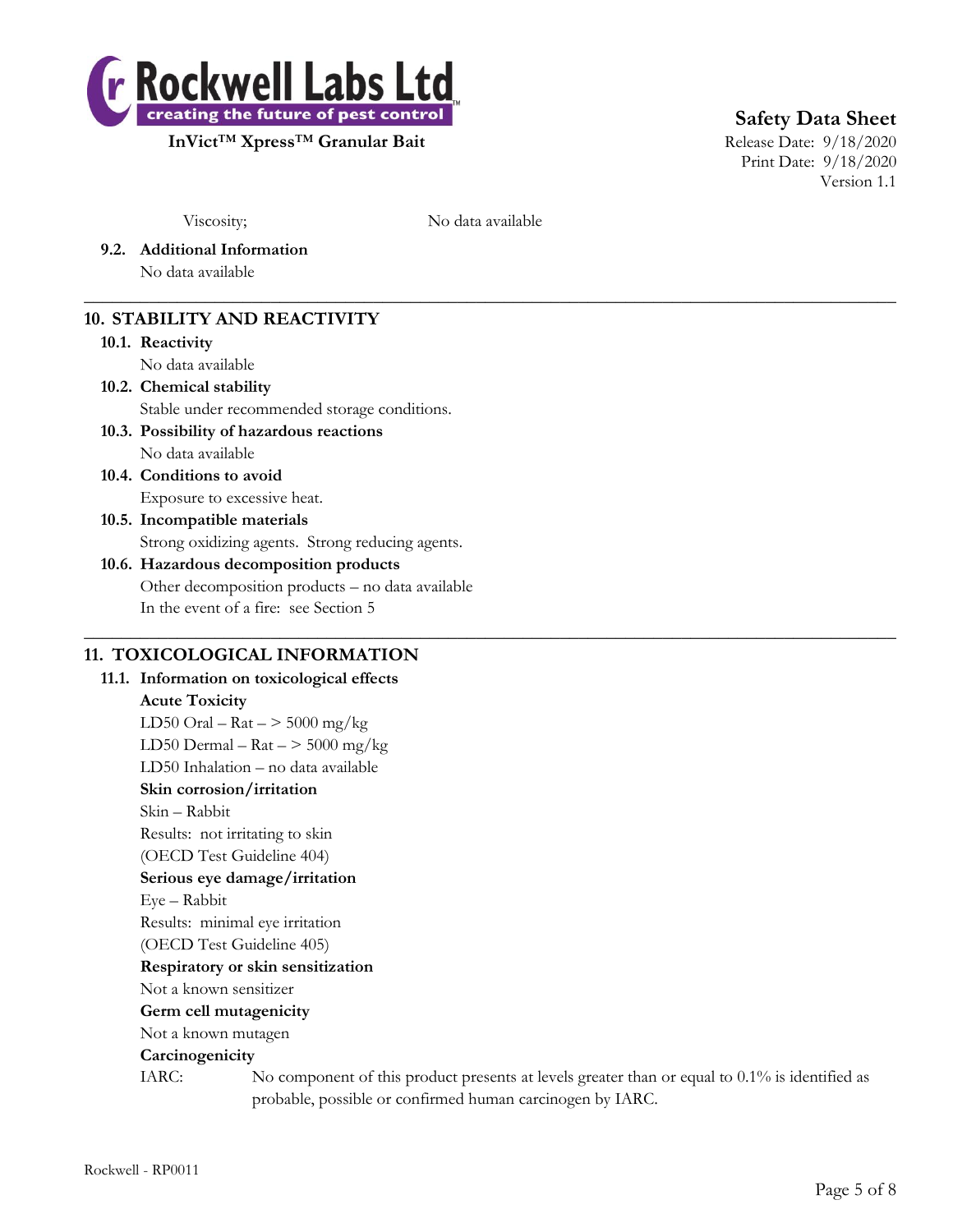

# **Safety Data Sheet**

Print Date: 9/18/2020 Version 1.1

|  | probable, possible or confirmed human carcinogen by ACGIH.                                                                                                                                                                                                                                                              |                                                                                                   |  |  |  |
|--|-------------------------------------------------------------------------------------------------------------------------------------------------------------------------------------------------------------------------------------------------------------------------------------------------------------------------|---------------------------------------------------------------------------------------------------|--|--|--|
|  | No component of this product presents at levels greater than or equal to 0.1% is identified as<br>NTP:                                                                                                                                                                                                                  |                                                                                                   |  |  |  |
|  |                                                                                                                                                                                                                                                                                                                         | probable, possible or confirmed human carcinogen by NTP.                                          |  |  |  |
|  | OSHA:                                                                                                                                                                                                                                                                                                                   | No component of this product presents at levels greater than or equal to $0.1\%$ is identified as |  |  |  |
|  |                                                                                                                                                                                                                                                                                                                         | probable, possible or confirmed human carcinogen by OSHA.                                         |  |  |  |
|  | Reproductive toxicity                                                                                                                                                                                                                                                                                                   |                                                                                                   |  |  |  |
|  | No data available                                                                                                                                                                                                                                                                                                       |                                                                                                   |  |  |  |
|  | Specific target organ toxicity – single exposure                                                                                                                                                                                                                                                                        |                                                                                                   |  |  |  |
|  | Imidacloprid is a neurotoxin that when consumed in sufficient quantities can have adverse effects up to and<br>including death. This product contains a low concentration of imidacloprid and normal use should not result in<br>significant occupational hazard.<br>Specific target organ toxicity – repeated exposure |                                                                                                   |  |  |  |
|  |                                                                                                                                                                                                                                                                                                                         |                                                                                                   |  |  |  |
|  |                                                                                                                                                                                                                                                                                                                         |                                                                                                   |  |  |  |
|  |                                                                                                                                                                                                                                                                                                                         |                                                                                                   |  |  |  |
|  | No data available                                                                                                                                                                                                                                                                                                       |                                                                                                   |  |  |  |
|  | Aspiration hazard                                                                                                                                                                                                                                                                                                       |                                                                                                   |  |  |  |
|  | No data available                                                                                                                                                                                                                                                                                                       |                                                                                                   |  |  |  |
|  | 11.2. Other information                                                                                                                                                                                                                                                                                                 |                                                                                                   |  |  |  |
|  | No data available                                                                                                                                                                                                                                                                                                       |                                                                                                   |  |  |  |
|  |                                                                                                                                                                                                                                                                                                                         |                                                                                                   |  |  |  |

ACGIH: No component of this product presents at levels greater than or equal to 0.1% is identified as

# **12. ECOLOGICAL INFORMATION**

#### **12.1. Toxicity**

| Toxicity to fish              | no data available |
|-------------------------------|-------------------|
| Toxicity to daphnia           | no data available |
| and other aquatic             |                   |
| invertebrates                 |                   |
| Dominion as and doomadability |                   |

- **12.2. Persistence and degradability** No data available
- **12.3. Bioaccumulative potential**
	- No data available
- **12.4. Mobility in soil** No data available
- **12.5. Other adverse effects** No data available

# **13. DISPOSAL CONSIDERATIONS**

#### **13.1. Disposal Methods.**

The best disposal method is to use the entire product per label directions. If it is necessary to dispose of unused material then follow the label instructions and relevant local, state and federal waste disposal guidelines. Product Disposal:

 $\_$  , and the set of the set of the set of the set of the set of the set of the set of the set of the set of the set of the set of the set of the set of the set of the set of the set of the set of the set of the set of th

Do not contaminate water, food or feed by storage or disposal.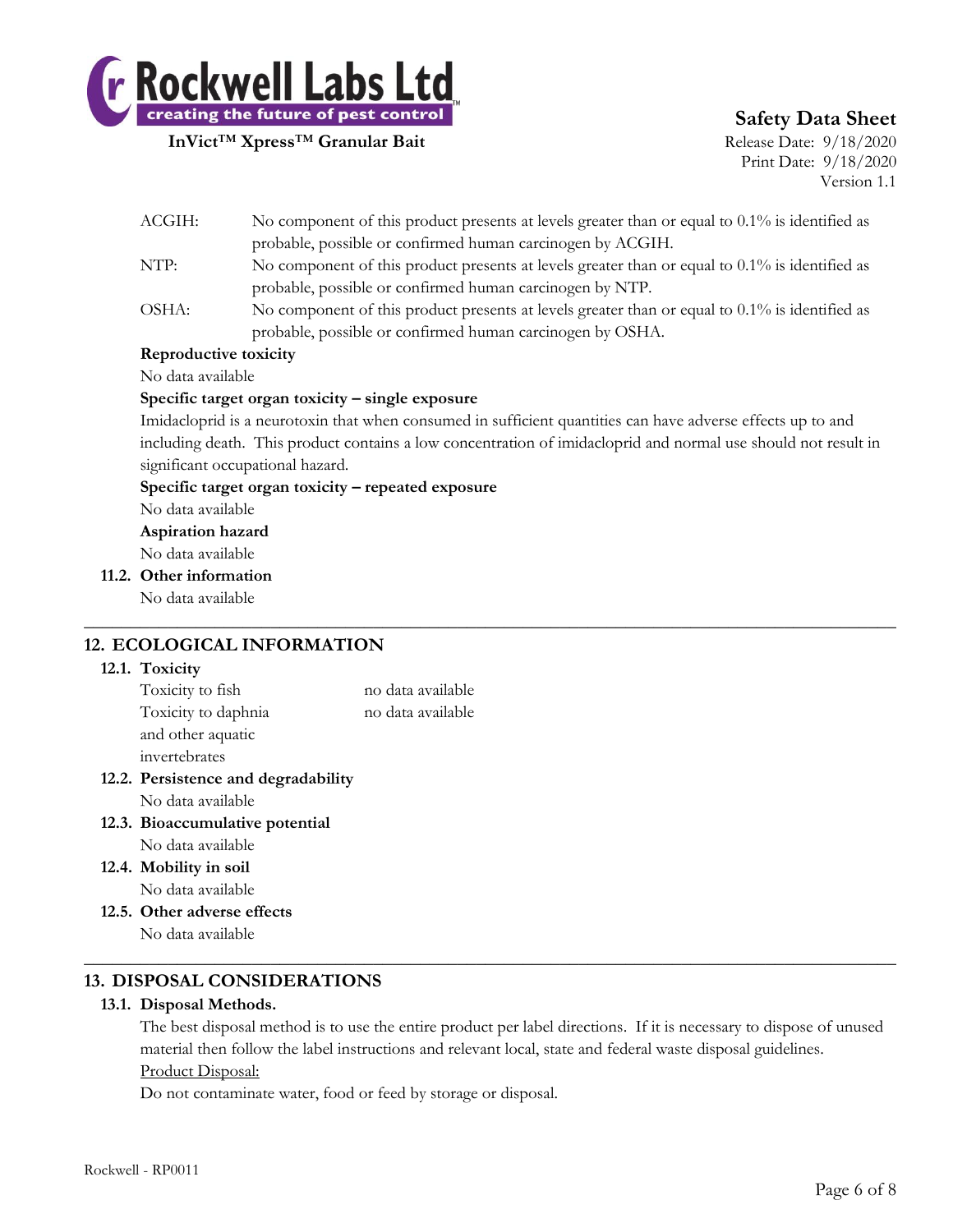

**Safety Data Sheet**

Print Date: 9/18/2020 Version 1.1

Packaging Disposal:

If empty: Place in trash or offer for recycling if available. If partly filled: Call your local solid waste agency or 1- 800-CLEANUP which is managed as a public-private partnership.

 $\_$  , and the set of the set of the set of the set of the set of the set of the set of the set of the set of the set of the set of the set of the set of the set of the set of the set of the set of the set of the set of th

\_\_\_\_\_\_\_\_\_\_\_\_\_\_\_\_\_\_\_\_\_\_\_\_\_\_\_\_\_\_\_\_\_\_\_\_\_\_\_\_\_\_\_\_\_\_\_\_\_\_\_\_\_\_\_\_\_\_\_\_\_\_\_\_\_\_\_\_\_\_\_\_\_\_\_\_\_\_\_\_\_\_\_\_\_\_\_\_\_\_\_\_\_\_

# **14. TRANSPORT INFORMATION**

#### **DOT**

Not dangerous goods **IMDG** Not dangerous goods **IATA** Not dangerous goods

# **15. REGULATORY INFORMATION**

This chemical is a pesticide product registered by the Environmental Protection Agency and is subject to certain labeling requirements under federal pesticide law. These requirements differ from the classification criteria and hazard information required for safety data sheets, and for workplace labels of non-pesticide chemicals. Following is the hazard information as required on the pesticide label:

# KEEP OUT OF THE REACH OF CHILDREN

#### **CAUTION**

Causes moderate eye irritation.

Avoid contact with eyes or clothing.

Wash hands thoroughly with soap and water after use and before eating, drinking, chewing gum, using tobacco, or using the toilet.

This pesticide is highly toxic to birds and aquatic invertebrates.

Do not apply directly to water, or to areas where surface water is present or to intertidal areas below the mean high water mark.

To protect the environment, do not allow pesticide to enter or run off into storm drains, drainage ditches, gutters or surface waters.

#### **SARA 302 Components**

No chemicals in this material are subject to the reporting requirements of SARA Title III, Section 302.

#### **SARA 313 Components**

This material does not contain any chemical components with known CAS numbers that exceed the threshold (De Minimis) reporting levels established by SARA Title III, Section 313.

#### **SARA 311/312 Hazards**

Acute Health Hazard (Imidacloprid)

#### **California Proposition 65 Components**

This product does not contain any chemicals known to the state of California to cause cancer, birth defects, or reproductive harm.